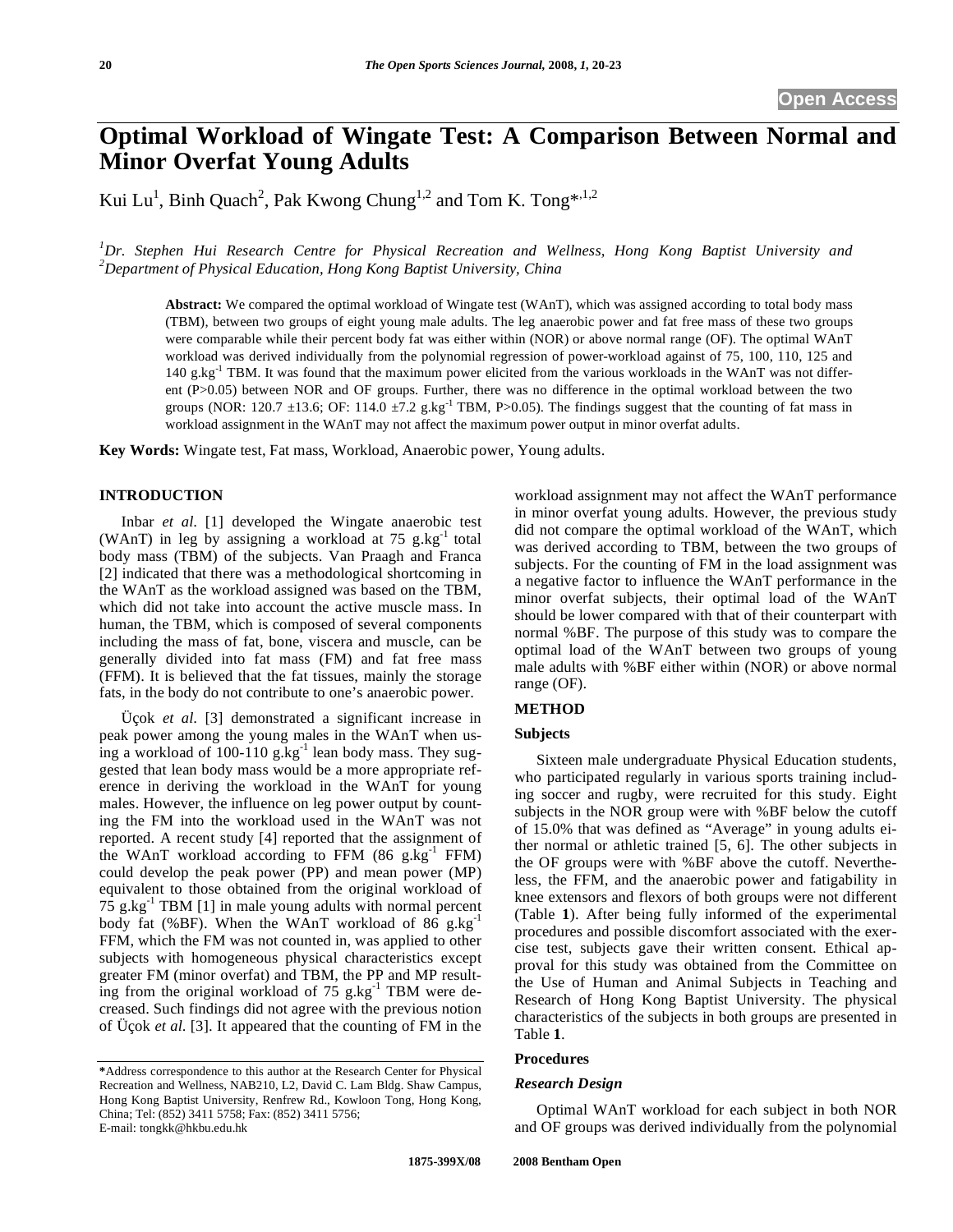regression of power-workload. The regression was fitted by curve drawn according to the maximum power and workload measured during WAnT against five discrete loads of 75, 100, 110, 125 and 140 g.kg<sup>-1</sup> TBM. The workload corresponding to the highest value of maximum power in the curve was defined as the optimal WAnT workload. For examining the reliability of maximum power elicited by the assigned workloads, each WAnT was repeated twice.

**Table 1. Physical Characteristics of Normal (NOR) and Minor Overfat (OF) Subjects**

|              |        | $NOR(n=8)$ |   |     | $OF(n=8)$ |          |     |
|--------------|--------|------------|---|-----|-----------|----------|-----|
| Age (years)  |        | 21.6       | 土 | 0.7 | 22        | 土        | 1.3 |
| Height (cm)  |        | 175        | 土 | 3.8 | 176.7     | 土        | 4.8 |
| Weight (kg)  |        | 63.2       | 土 | 4.4 | 69.4*     | 土        | 7.1 |
| %BF(%)       |        | 12.7       | 土 | 0.9 | $19.6*$   | 土        | 2.7 |
| $FFM$ (kg)   |        | 55.2       | 土 | 3.9 | 55.8      | 土        | 6.8 |
| Isokinetic   | MPO(W) | 617        | Ŧ | 103 | 660.4     | $^{\pm}$ | 100 |
| Test in Legs | FI(%)  | 41.4       | 土 | 16  | 44.4      | 土        | 11  |

Data are means  $\pm$  SD. %BF is percent body fat. FFM is free fat mass. MPO is mean power output. FI is fatigue index. \* Different from corresponding normal group  $P < 0.05$ 

### *Preliminary Testing*

Prior to the experimental trials, isokinetic leg test and body composition assessment were conducted. In the isokinetic test, maximal power in knee extensors and flexors of both legs were measured by following the protocol previously described [7]. Briefly, the subject was stabilized on an isokinetic dynamometer machine (Humac Norm, CSMI, MA, US). The range of motion in knee was set at  $120^{\circ}$  (0° refers to full extension). The angular velocity was at  $240^{\circ}$ .s<sup>-1</sup> for both flexion and extension. The subject performed extension-flexion reciprocally at the maximal effort to reach 30 repetitions. The integrated anaerobic power in legs was the sum of the medium power of the extensors and flexors of both legs. The fatigue index was the % decline in the power between the initial and the final repetition.

For assessing body composition, bio-impedance measurement was performed using a leg-to-leg BIA body fat analyzer (Tanita, TBF-410, Tanita Corp., Tokyo, Japan). The measuring procedure was described previously [8]. Briefly, subjects were asked to stand barefoot on the metal sole plates of the machine. Gender and height details were entered manually into the system *via* a keyboard. %BF, FM, and FFM were estimated using the standard built-in prediction equations for young adults. All the measurements were taken place in the morning before breakfast with subjects fasting for at least eight hours.

#### *Familiarization*

At least two familiarization trials with loading identical to the experimental trials were undertaken to familiarize the subject with the WAnT protocol and the electromagnetically braked ergometer (17985, Excalibur, Lode, Groningen, Netherlands) that would be used in subsequent tests. Seat and handlebar positions were adjusted and kept constant for each individual subjects during the course of the study.

### *Wingate Anaerobic Test (WAnT)*

Prior to each trial, the subject refrained from eating for at least two hours and from participation in strenuous physical activity for at least 24 hours. All trials were scheduled to occur at the same time of day and were separated by a minimum of 3 days.

Prior to the WAnT, a standard 5-min warm-up exercise at 50 W was performed on the Lode ergometer. After the subsequent 5-min leg stretching exercise on floor, the subject sprinted twice on the ergometer at 50-75% of the prescribed testing load for 15 s with a recovery interval of 30-s. After completion of the warm-up, the subject continued to pedal at  $60$  rev.min<sup>-1</sup> with minimal resistance for 1 min and started to accelerate the pedal frequency. Following a 3-s countdown, the load was immediately applied and the subject was verbally encouraged to pedal as fast as possible in the subsequent 30 s. During the test, the subject was required to remain seated. After completion of the test, the subject continued to cycle at a light load for recovery. In the WAnT, PP was the instantaneous highest power output; MP was the average power output. The ergometer was interfaced with a computer loaded with software (Lode ergometry manager) for manipulating the testing load and measuring the PP and MP.

#### **Statistical Analysis**

The repeatability coefficient of Bland-Altman plot and intra-class reliability coefficient were calculated for determining the reliability of the PP and MP. Interactive effect of WAnT workloads  $(75, 100, 110, 125$  and  $140$  g.kg<sup>-1</sup> TBM) and groups (NOR & OF) on the PP and MP were examined using two-way ANOVA with repeated measure in one factor. *Post-hoc* analyses with Newman-keuls were performed when main effects of ANOVA were significant. Independent *t*-test was applied to assess the difference in optimal WAnT workload between NOR and OF groups. All tests for statistical significance were standardized at an alpha level of *P*<0.05, and all results are expressed as the mean  $\pm$  SD.

### **RESULTS**

For the reliability of the PP and MP, the repeatability coefficient was 6.7% and 14.8%; the mean difference between the first and repeated trials was  $4.9 \pm 40.5$  W and  $7.0 \pm 40.3$ W, respectively. The intra-class reliability coefficient for the PP and MP were 0.99 and 0.97, respectively. For data analyses, the average value of PP and MP recorded in two identical trials of each workload were calculated.

Fig. (**1**) shows the polynomial relationships between workload and the two variables of maximum power in WAnT in NOR and OF groups. It was found in both groups that the PP and MP increased from the initial workload of 75  $g.kg^{-1}$  TBM and peaked approximately at the workload of 110 g.kg $^{-1}$  TBM (P<0.05). With further increase in workload, the PP and MP decreased but only the decrease in MP was found statistically significant (P<0.05). The alterations in the PP and MP in WAnT resulting from the variation in workload are similar in both NOR and OF groups (P>0.05).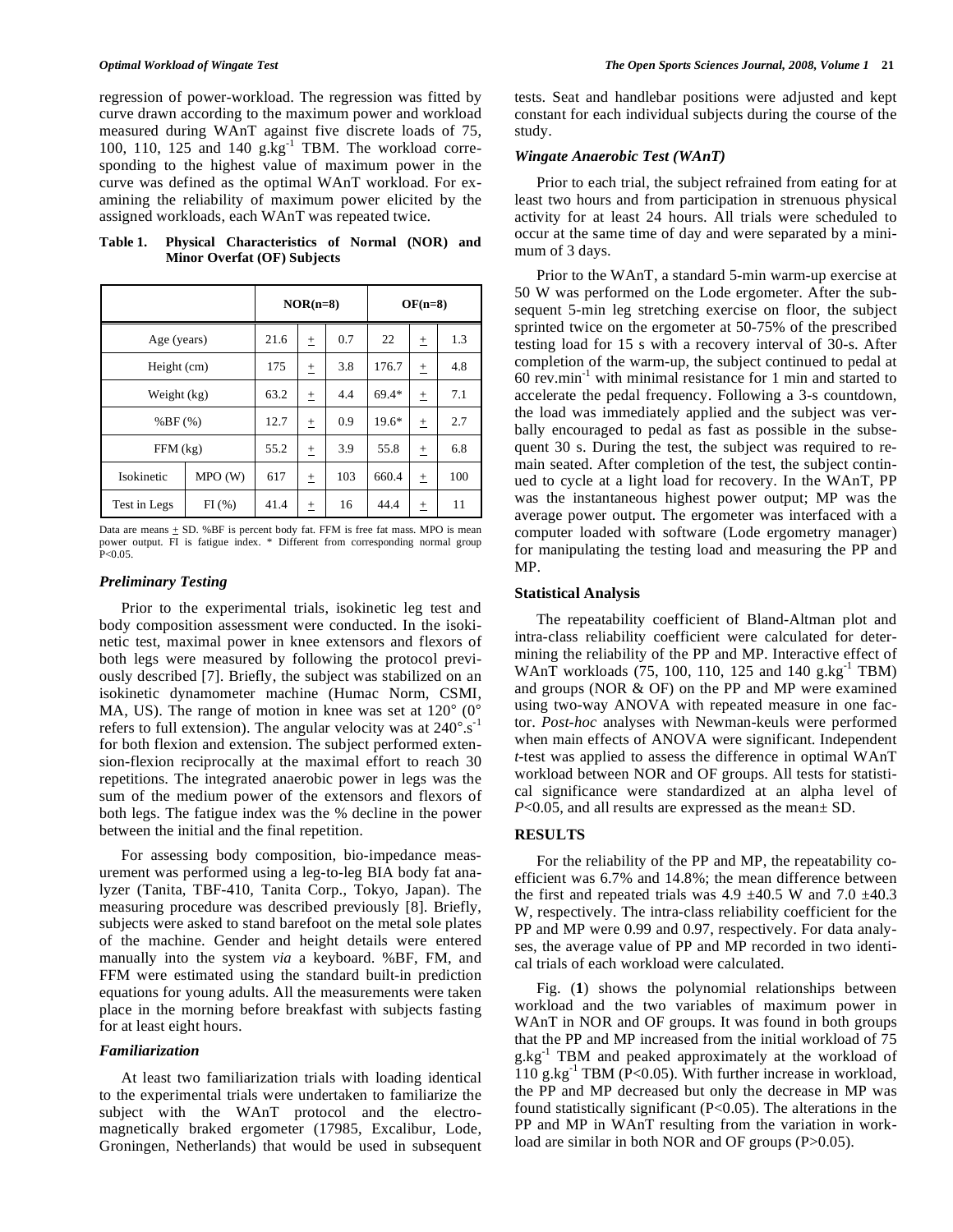

**Fig. (1).** The polynomial regressions of workload plotted against peak power (PP) and mean power (MP) in the WAnT for NOR and OF groups are shown. Statistical differences in the PP and MP across workloads are described in text.

The optimal workload in the WAnT for each subject was computed from the polynomial regressions of workload-PP and workload-MP (Fig. **2**). The workload corresponding to the highest value of power output in each regression curve was the optimal workload in the WAnT. It was found that the mean values of the optimal WAnT workload for PP (Fig. **1**) in the NOR and OF group were  $127.8 \pm 14.8$  g.kg<sup>-1</sup> TBM and 117.0  $\pm$ 7.3 g.kg<sup>-1</sup> TBM, respectively. The difference between the two workloads is not significant (P>0.05). Similar results were found in the MP (Fig. **1**). The difference in the optimal WAnT workload for MP between the NOR  $(113.6 \pm 8.0 \text{ g} \cdot \text{kg}^{-1} \text{ TBM})$  and OF  $(111.0 \pm 6.2 \text{ g} \cdot \text{kg}^{-1} \text{ TBM})$ groups was also not significant (P>0.05).



**Fig. (2).** The polynomial regressions of workload plotted against PP  $(y = -54.429x^{2} + 379.87x + 851)$  and MP  $(y = -27.786x^{2} + 179.61x$ + 426.6) in the WAnT for a typical subject are shown.

#### **DISCUSSION**

The present study shows that the optimal workload in the WAnT for both NOR and OF groups are greater than the original workload of 75  $g/kg^{-1}$  TBM. Further, there is no significant difference in the optimal WAnT workload between the NOR and OF groups. It appears that the counting of FM in load assignment does not affect the WAnT performance in minor overfat young adults.

As the power output during the WAnT depends upon the pedaling workload and velocity while the maximal pedaling velocity is limited by factors independent of leg anaerobic capacity, the assignment of the workload becomes crucial in the test validity [9]. Various studies reported that a load of 75 g.kg $^{-1}$  TBM commonly used in the WAnT was inadequate to obtain the highest power output [9, 10]. Bar-Or [11] reported that for obtaining the highest values in PP and MP in the WAnT, the testing load should be set at 90 g.kg $^{-1}$  TBM for adults while athletes, especially the anaerobic type, should be at  $100 \text{ g} \text{ kg}^{-1}$  TBM. Such setting was further agreed by the subsequent studies when the workload of 105 g.kg $^{-1}$ TBM was shown as most appropriate in trained persons for obtaining maximal power output in the WAnT [12, 13]. In the present study, all subjects have participated in regular sports training. The mean value of optimal WAnT workload found in these subjects was  $117.3 \pm 11.2$  g.kg<sup>-1</sup> TBM. This result provides further evidence to support previous findings that the WAnT workload for eliciting the highest values in PP and MP in trained young adults should be greater than the original value of  $75 \text{ g} \cdot \text{kg}^{-1}$  TBM and it may be close to 117  $g.kg^{-1}$  TBM.

It is generally agreed that the fat compartment of body composition would not contribute to the anaerobic power output. Rather, the body fatness was negatively correlated to the anaerobic capacity measured in the WAnT in various populations including athletes and adolescents [14-16]. On the other hand, Blimkie *et al*. [17] found that the PP and MP in arm were related to arm volume and lean body mass in adolescents. Similar correlations were also observed in leg [18]. In the WAnT, a loading of 75 g.kg<sup>-1</sup> TBM is used in the general healthy population, which is based on an assumption that these people have a similar relationship between muscle mass and TBM. However, in population with abnormal muscle mass to TBM ratio such as individuals with muscle atrophy and excessive body fat may invalidate the workload assignment in the WAnT based on the TBM [19].

Nevertheless, in comparison with the performance in WAnT between NOR and OF groups, we found that there was no significant difference in PP and MP resulting from the various workloads. The discrepancy in the optimal WAnT workload computed from the workload-power output regression was also not significant between the two groups. These findings show that the burden of counting the FM in WAnT workload assignment in minor overfat young adults is not sufficient to lead to impairment in the maximum power output. In our recent study, it was found that the PP and MP resulting from the workload of  $75$  g.kg<sup>-1</sup> TBM decreased in minor overfat subjects when the FM was not counted in the load assignment [4]. The decrease in the maximum power output was correlated to the %BF. When incorporating the previous findings into the present study,